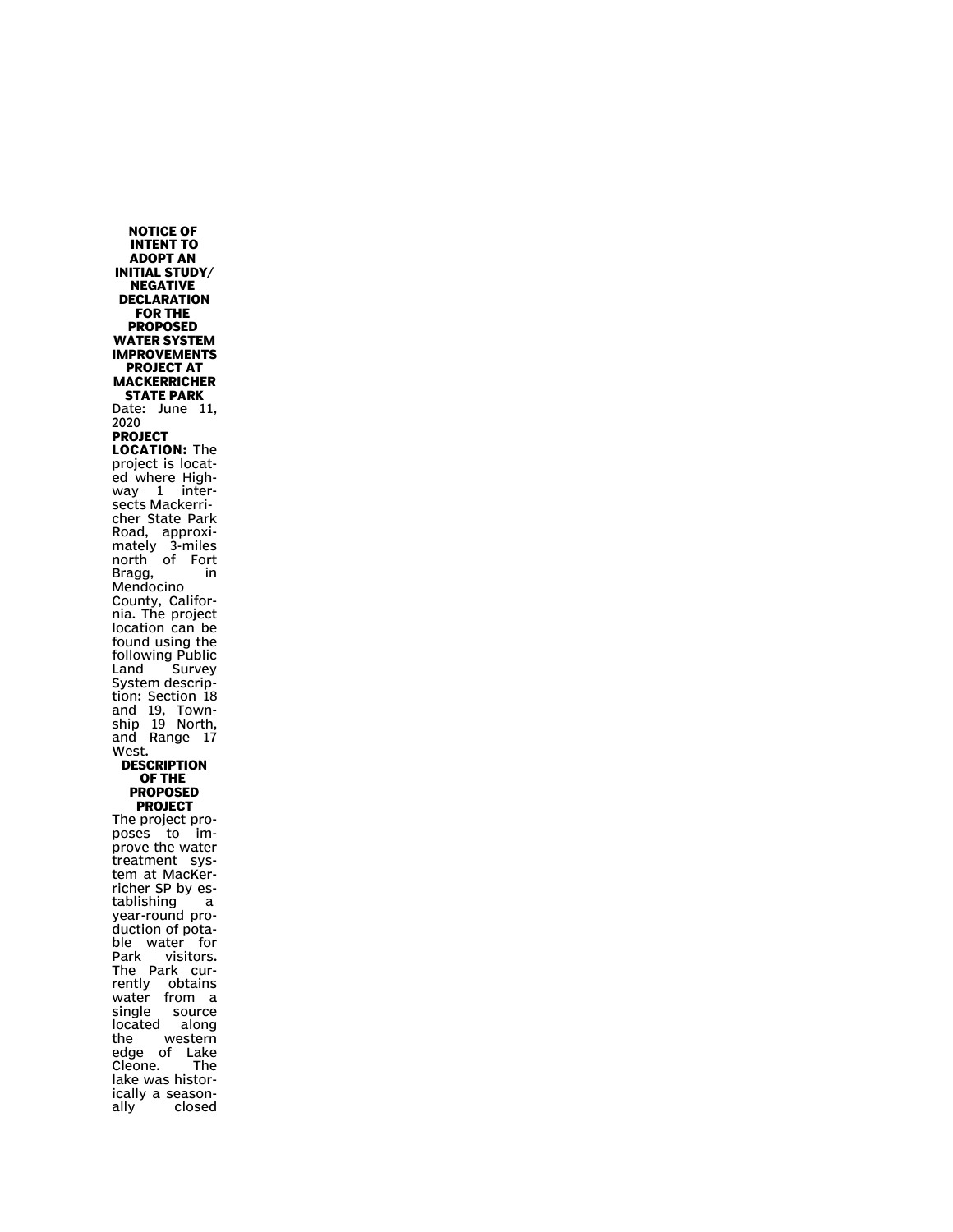at the mouth of Mill Creek, but installation of an artificial berm and a logging haul road along the beach edge eliminated tidal influence by the 1970s. Since then, the artificial berm and logging<br>road have have steadily deteriorated because of coastal erosion and storm damage. In an effort to establish year-round production of potable water for Park visitors, CSP proposes the following: rehabilitate the existing Mill Creek water intake, replace the existing raw water treatment plant and reconfigure the existing Lake Cleone pump station, allowing for its continued use, as a secondary water source. **PUBLIC REVIEW PERIOD:**<br>The In Initial Study/Negative Declaration is being circulated for public review and comment for a period of 35 days, beginning June 17, 2020 and ending July 21, 2020. Questions regarding the project should be directed to Joel Bonilla at Northern Service Center, One Capitol Mall, Suite 410, Sac-

coastal lagoon